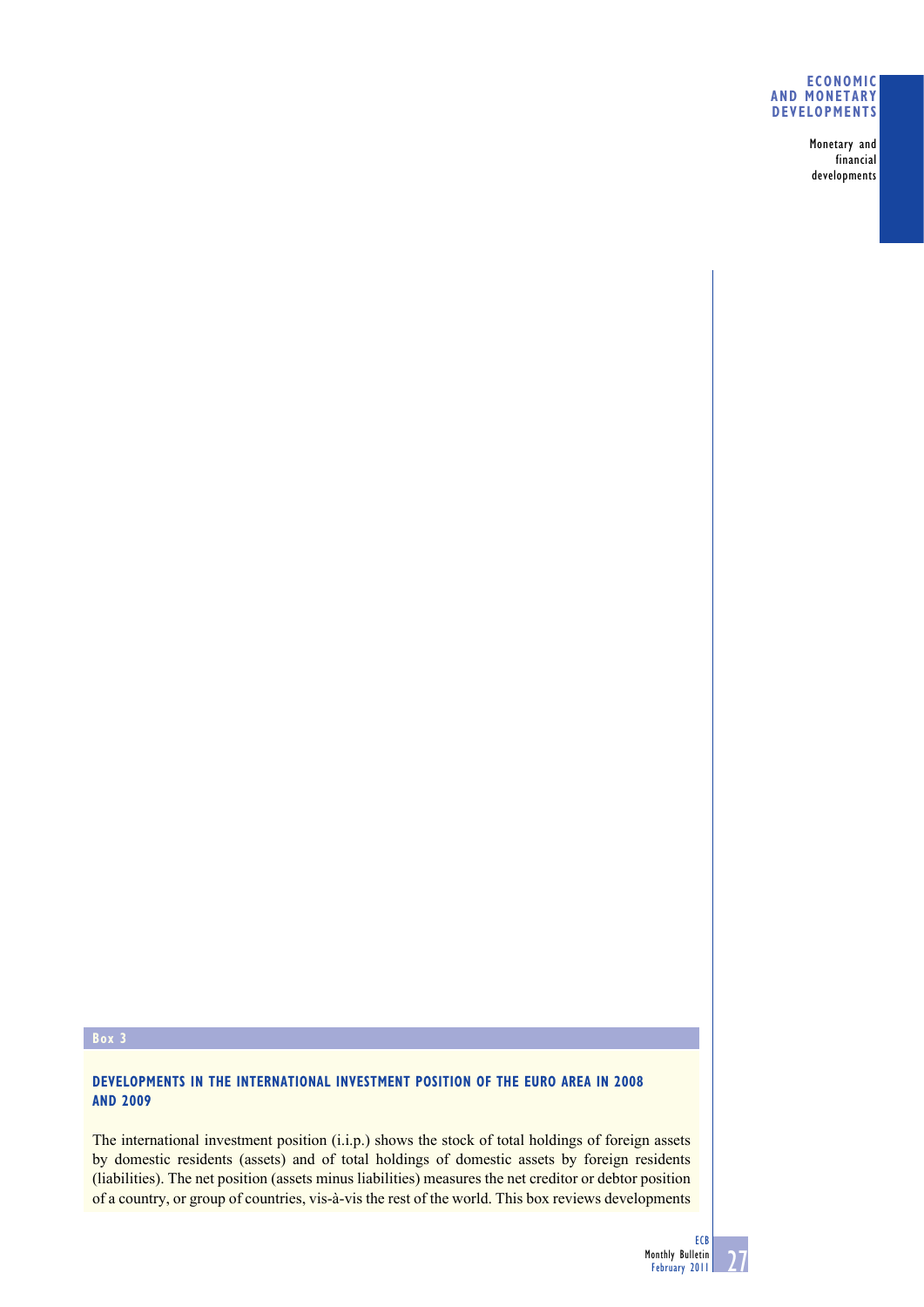in the euro area i.i.p. in 2008 and 2009 (as at year-end), with a particular emphasis on the effects of the recent financial crisis, which are mostly evident in portfolio investment. A geographical breakdown of the portfolio investment position of the euro area shows some shifts in the relative importance of country groups as investors in the euro area during 2008 and 2009.

In recent years both the asset side (i.e. investment abroad by euro area residents) and the liability side (investment in the euro area by foreign residents) of the euro area i.i.p. followed an increasing trend, before contracting with the intensification of the financial crisis in 2008. However, in 2009 both the asset and the liability positions rebounded, standing at year-end at 154% and 170% of euro area GDP respectively (see Chart A). The net liability position of the euro area also followed an increasing trend, peaking in 2008 at 17.7% of GDP, before declining to 16.2% in 2009. The main contribution to the increasing net liability position stemmed from portfolio





investment (equity and debt instruments). In fact, the net liabilities of euro area portfolio investment reached 28% of GDP in 2009. The negative contribution of portfolio investment to the euro area net investment position was partly counterbalanced by developments in the net asset position of foreign direct investment (FDI), which reached 9% in 2009. By contrast, the contribution of "other investment" to the euro area i.i.p. was relatively stable, with net liabilities of 2% of GDP recorded in 2009.<sup>1</sup>

Changes in the net i.i.p. can be explained by three factors: (i) net financial flows (transaction effect), (ii) revaluations due to changes in exchange rates and asset prices and (iii) "other adjustments"<sup>2</sup>. Traditionally, "other adjustments" and "valuation adjustments related to exchange rate changes" have been the main factors influencing changes in the net i.i.p. of the euro area. During the recent financial crisis, however, "financial transactions" and "valuation adjustments related to price changes" played an important role (see Chart B). In particular, in 2008 the total disinvestment in foreign assets by euro area residents exceeded the disinvestment in euro area assets by non-residents (a transaction effect), thus contributing negatively to the change in the net i.i.p. In 2009, revaluations due to price changes contributed positively to the change in the net i.i.p., as increases in a number of major non-euro area stock market indices were greater than those of the euro area.

<sup>2 &</sup>quot;Other adjustments" include, for example, reclassifications, company write-downs, changes in survey coverage and changes in the residency of companies.



<sup>1</sup> In order to obtain the final net i.i.p., reserve assets and financial derivatives need to be taken into account. This block only amounts to about 4% of euro area GDP on average over the period 2005-09 and has no "liability side", thus contributing positively to the net i.i.p. Note that as the components of the i.i.p. are expressed as a percentage of GDP, a "growth effect" is present. However, as changes in GDP are common to all components and do not affect the analysis, they are not discussed.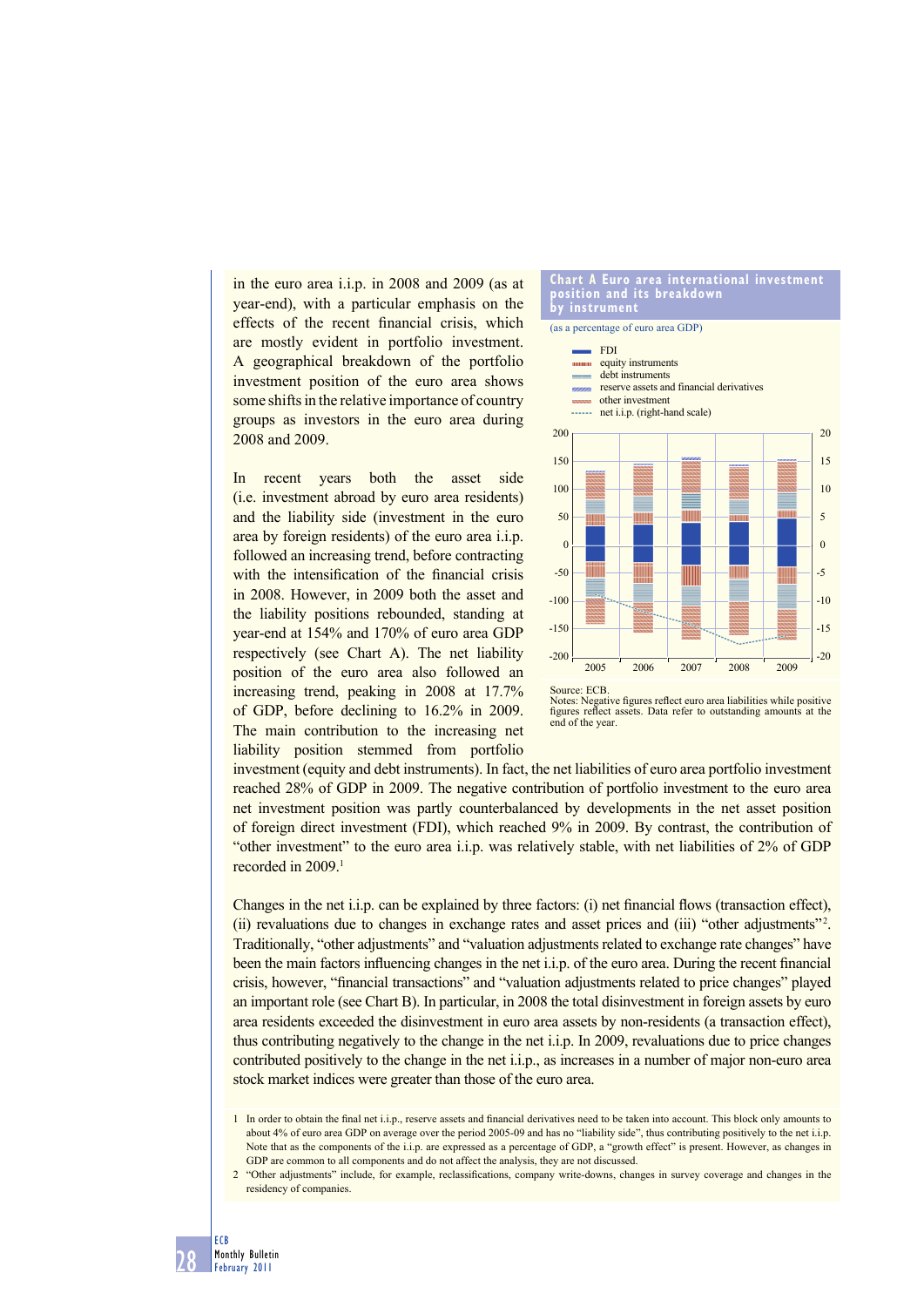## **ECONOMIC AND MONETARY DEVELOPMENTS**

Monetary and financial developments

The recent financial crisis led initially to a significant reduction in the i.i.p. position of the euro area, with total assets and liabilities declining in 2008 by 11 and 7 percentage points of GDP respectively. In 2009, positions were built up again, with investment abroad by euro area residents (asset side) partly recovering, by 10 percentage points of GDP, while investment by foreign residents in the euro area (liability side) recovered fully. The significant effects of the crisis were most evident in the developments in the portfolio investment instruments of equity and debt (see Chart C). In 2008 the elevated level of volatility in financial markets, the exceptionally high level of global economic uncertainty and the gloomy global economic outlook increased the home bias and triggered significant reductions in asset prices and sales of equity instruments by both residents and non-residents of the euro area. However, later on, as the global economic outlook started to improve and asset prices increased, equity instrument holdings by both

#### **Chart B Breakdown of changes in the euro area net i.i.p.**

#### (as a percentage of euro area GDP)









Sources: ECB and IMF CPIS.<br>Notes: Negative figures reflect euro area liabilities, while positive figures reflect assets. Data refer to outstanding amounts at the end of the year. 1) As China is not covered by the IMF survey it is included in the group "other", which is calculated as a residual.